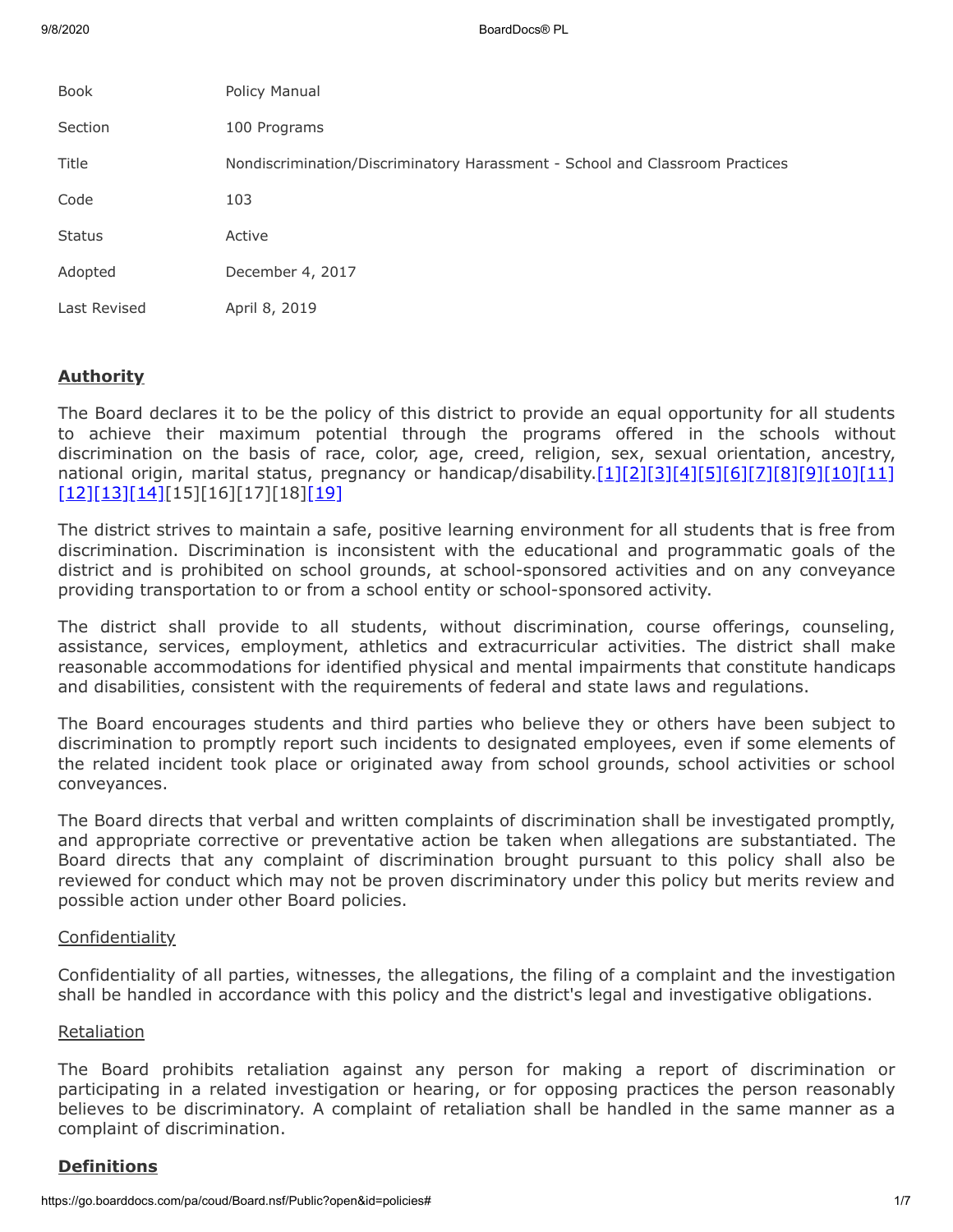#### Discriminatory Harassment

Harassment by students, employees or third parties on the basis of race, color, age, creed, religion, sex, sexual orientation, ancestry, national origin, marital status, pregnancy, handicap/disability or for participation in reports or investigations of alleged discrimination is a form of discrimination and is subject to this policy. A person who is not necessarily an intended victim or target of such harassment but is adversely affected by the offensive conduct may file a report of discrimination on his/her own behalf.[\[20\]](http://www.law.cornell.edu/cfr/text/29/1604.11)[\[21\]\[](http://www.law.cornell.edu/cfr/text/29/1606.8)22][23][\[24\]](https://www2.ed.gov/about/offices/list/ocr/letters/colleague-201010.html)[\[25\]](https://www2.ed.gov/about/offices/list/ocr/raceharassresources.html)[\[26\]](https://www2.ed.gov/about/offices/list/ocr/docs/shguide.html)

For purposes of this policy, **harassment** shall consist of unwelcome conduct such as graphic, written, electronic, verbal or nonverbal acts including offensive jokes, slurs, epithets and namecalling, ridicule or mockery, insults or put-downs, offensive objects or pictures, physical assaults or threats, intimidation, or other conduct that may be harmful or humiliating or interfere with a person's school or school-related performance and which relates to an individual's or group's race, color, age, creed, religion, sex, sexual orientation, ancestry, national origin, marital status, pregnancy or handicap/disability when such conduct is:

- 1. Sufficiently severe, persistent or pervasive; and
- 2. A reasonable person in the complainant's position would find that it creates an intimidating, threatening or abusive educational environment such that it deprives or adversely interferes with or limits an individual or group of the ability to participate in or benefit from the services, activities or opportunities offered by a school.

#### Sexual Harassment

Sexual harassment is a form of discrimination on the basis of sex and is subject to this policy. For purposes of this policy, **sexual harassment** shall consist of unwelcome sexual advances; requests for sexual favors; and other inappropriate verbal, nonverbal, written, graphic or physical conduct of a sexual nature when:

- 1. Submission to such conduct is made explicitly or implicitly a term or condition of a student's status in any educational or other programs offered by a school; or
- 2. Submission to or rejection of such conduct is used as the basis for educational or other program decisions affecting a student; or
- 3. Such conduct deprives a student or group of individuals of educational aid, benefits, services or treatment; or
- 4. Such conduct is sufficiently severe, persistent or pervasive that a reasonable person in the complainant's position would find that it unreasonably interferes with the complainant's performance in school or school-related programs, or otherwise creates an intimidating, hostile, or offensive school or school-related environment such that it unreasonably interferes with the complainant's access to or participation in school or school-related programs.

Federal law declares sexual violence a form of sexual harassment. **Sexual violence** means physical or sexual acts perpetrated against a person's will or where a person is incapable of giving consent due to the victim's use of drugs or alcohol. An individual may also be unable to give consent due to an intellectual or other disability. Sexual violence includes but is not limited to rape, sexual assault, sexual battery and sexual coercion.

## **Delegation of Responsibility**

In order to maintain a program of nondiscrimination practices that is in compliance with applicable laws and regulations, the Board designates the Director of Curriculum, Instruction, and Assessment as the district's Compliance Officer. All nondiscrimination notices or information shall include the position, office address, telephone number and email address of the Compliance Officer.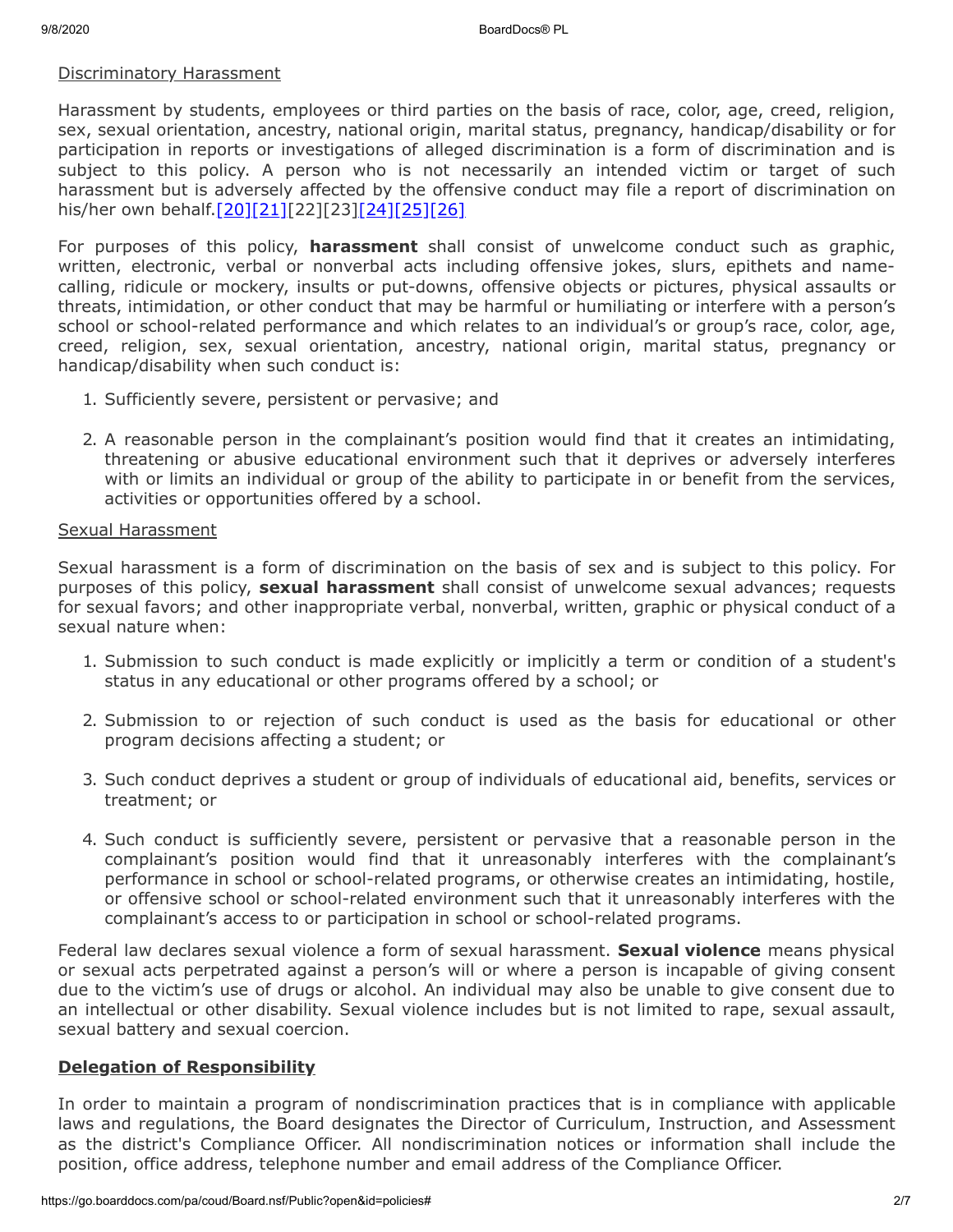The Compliance Officer shall publish and disseminate this policy and complaint procedure at least annually to students, parents/guardians, employees and the public to notify them of where and how to initiate complaints under this policy.

The Compliance Officer is responsible to ensure adequate nondiscrimination procedures are in place, to recommend new procedures or modifications to procedures and to monitor the implementation of the district's nondiscrimination procedures in the following areas:

- 1. Curriculum and Materials Review of curriculum guides, textbooks and supplemental materials for discriminatory bias.
- 2. Training Provision of training for students and staff to prevent, identify and alleviate problems of discrimination.
- 3. Resources Maintain and provide information to staff on resources available to alleged victims in addition to the school complaint procedure, such as making reports to the police, available assistance from domestic violence or rape crisis programs and community health resources including counseling resources.
- 4. Student Access Review of programs, activities and practices to ensure that all students have equal access and are not segregated except when permissible by law or regulation.
- 5. District Support Assurance that like aspects of the school program receive like support as to staffing and compensation, facilities, equipment, and related areas.
- 6. Student Evaluation Review of tests, procedures, and guidance and counseling materials for stereotyping and discrimination.
- 7. Complaints Monitor and provide technical assistance to building principals or designee in processing complaints.

The building principal or designee shall be responsible to promptly complete the following duties upon receipt of a report of discrimination or retaliation from a student, employee or third party:

- 1. If the building principal is the subject of the complaint, refer the complainant to the Compliance Officer to carry out these responsibilities.
- 2. Inform the complainant about this policy including the right to an investigation of both oral and written complaints of discrimination.
- 3. Seek to obtain consent from parents/guardians to initiate an investigation where the complainant or alleged victim is under age eighteen (18). Inform parents/guardians of the complainant that the complainant may be accompanied by a parent/guardian during all steps of the complaint procedure. When a parent/guardian requests confidentiality and will not consent to the alleged victim's participation in an investigation, explain that the school shall take all reasonable steps to investigate and respond to the complaint consistent with that request for confidentiality as long as doing so does not preclude the school from responding effectively to the discrimination and preventing discrimination of other students.
- 4. Provide relevant information on resources available in addition to the school complaint procedure, such as making reports to the police, available assistance from domestic violence or rape crisis programs and community health resources including counseling resources.
- 5. Immediately notify the Compliance Officer of the complaint. The Compliance Officer shall assess whether the investigation should be conducted by the building principal, another district employee, the Compliance Officer or an attorney and shall promptly assign the investigation to that individual. When a parent/guardian has requested confidentiality and will not consent to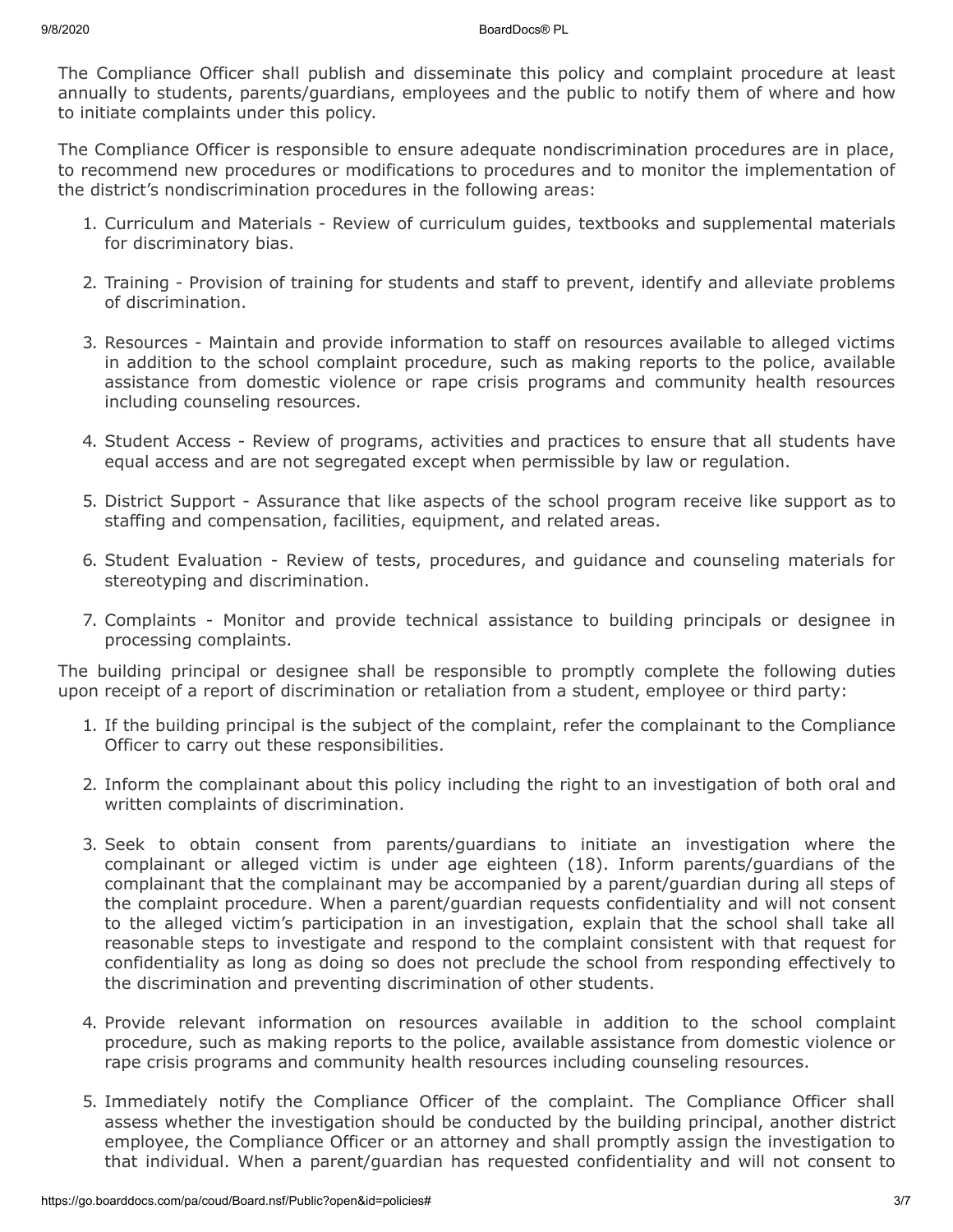9/8/2020 BoardDocs® PL

the alleged victim's participation in an investigation, the Compliance Officer shall provide the parent/guardian with a letter containing information related to the district's legal obligations to conduct an investigation and address violations of this policy, and any other information appropriate to the specific complaint.

6. After consideration of the allegations and in consultation with the Compliance Officer and other appropriate individuals, promptly implement interim measures as appropriate to protect the complainant and others as necessary from violation of this policy during the course of the investigation.

# **Guidelines**

Complaint Procedure – Student/Third Party

## **Step 1 – Reporting**

A student or third party who believes s/he has been subject to conduct by any student, employee or third party that constitutes a violation of this policy is encouraged to immediately report the incident to the building principal. Any person with knowledge of conduct that may violate this policy is encouraged to immediately report the matter to the building principal.

A school employee who suspects or is notified that a student has been subject to conduct that constitutes a violation of this policy shall immediately report the incident to the building principal, as well as properly making any mandatory police or child protective services reports required by law. [27]

If the building principal is the subject of a complaint, the student, third party or employee shall report the incident directly to the Compliance Officer.

The complainant or reporting employee may be encouraged to use the district's report form, available from the building principal or Compliance Officer, or to put the complaint in writing; however, oral complaints shall be accepted, documented and the procedures of this policy implemented. The person accepting the verbal or written complaint may provide factual information on the complaint and the investigative process, the impact of choosing to seek confidentiality and the right to file criminal charges. In all other respects, the person accepting the complaint shall handle the report objectively, neutrally and professionally, setting aside personal biases that might favor or disfavor the complainant or those accused of a violation of this policy.

## **Step 2 – Investigation**

The Compliance Officer shall ensure that the individual assigned to investigate the complaint has an appropriate understanding of the relevant laws pertaining to discrimination issues and this policy and how to conduct investigations.

The investigator shall work with the Compliance Officer to assess the anticipated scope of the investigation, who needs to be interviewed and what records may be relevant to the investigation.

The investigator shall conduct an adequate, reliable and impartial investigation. The complainant and the accused may suggest additional witnesses and provide other evidence during the course of the investigation. When the initial complaint involves allegations relating to conduct which took place away from school property, school-sponsored activities or school conveyances, the investigation may include inquiries related to these allegations to determine whether they resulted in continuing effects such as harassment in school settings.

The investigation may consist of individual interviews with the complainant, the accused, and others with knowledge relative to the allegations. The investigator may also evaluate any other information and materials relevant to the investigation. The person making the report, parties, parents/guardians and witnesses shall be informed of the prohibition against retaliation for anyone's participation in the process and that conduct believed to be retaliatory should be reported. All individuals providing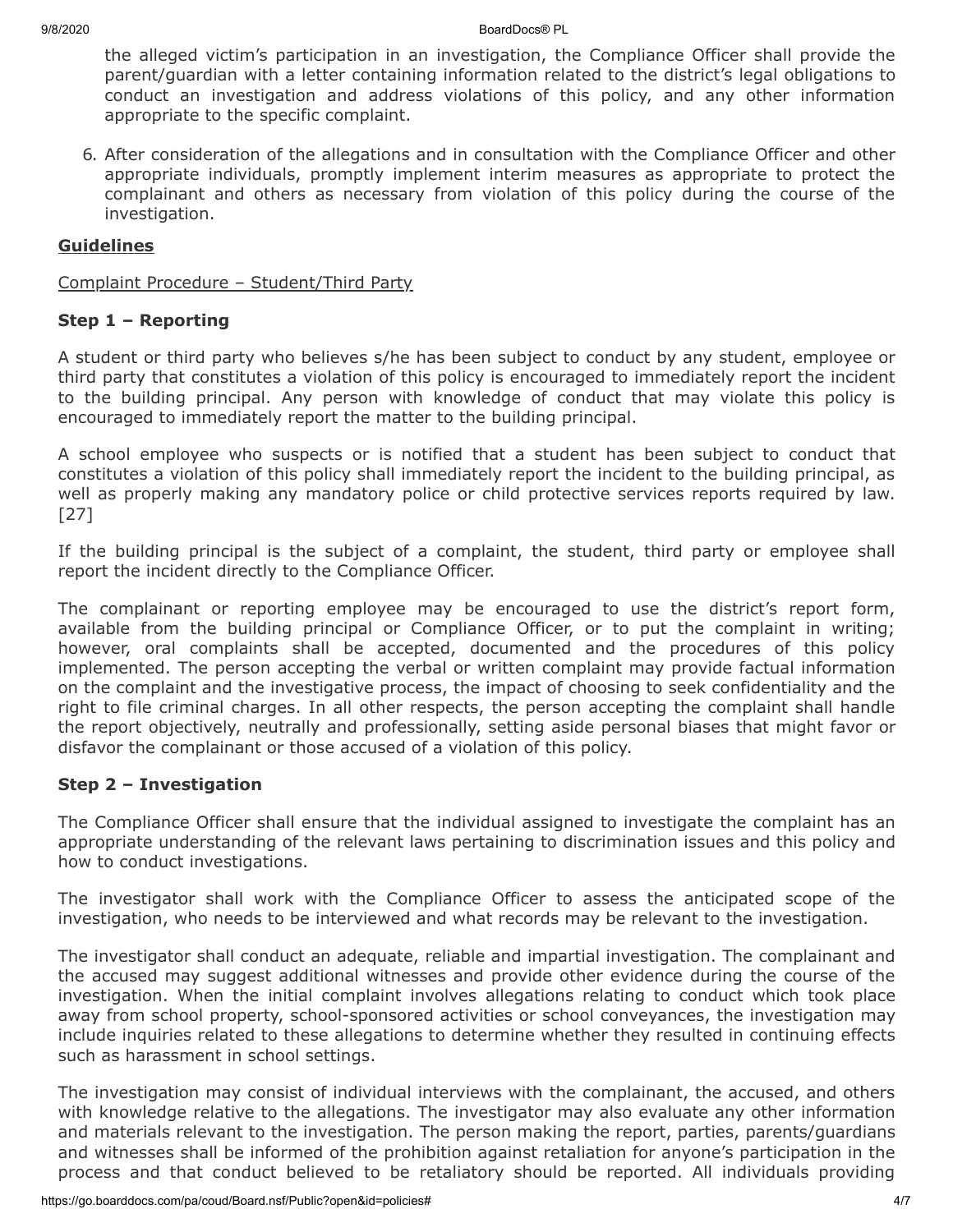statements or other information or participating in the investigation shall be instructed to keep the matter confidential and to report any concerns about confidentiality to the investigator.

If the investigation reveals that the conduct being investigated may involve a violation of criminal law, the investigator shall promptly notify the Compliance Officer, who shall promptly inform law enforcement authorities about the allegations.[27[\]\[28\]\[](http://www.legis.state.pa.us/cfdocs/legis/LI/consCheck.cfm?txtType=HTM&ttl=18&div=0&chpt=27&sctn=9&subsctn=0)29]

The obligation to conduct this investigation shall not be negated by the fact that a criminal or child protective services investigation of the allegations is pending or has been concluded. The investigator should coordinate with any other ongoing investigations of the allegations, including agreeing to requests for a short delay in fulfilling the district's investigative responsibilities during the fact-finding portion of a criminal or child protective services investigation. Such delays shall not extend beyond the time necessary to prevent interference with or disruption of the criminal or child protective services investigation.

## **Step 3 – Investigative Report**

The investigator shall prepare and submit a written report to the Compliance Officer within twenty (20) days of the initial report of alleged discrimination, unless the nature of the allegations, anticipated extent of the investigation or the availability of witnesses requires the investigator and the Compliance Officer to establish a different due date. The parties shall be notified of the anticipated date the investigative report will be completed and of any changes to the anticipated due date during the course of the investigation.

The report shall include a summary of the investigation, a determination of whether the complaint has been substantiated as factual, the information and evaluation that formed the basis for this determination, whether the conduct violated this policy and of any other violations of law or Board policy which may warrant further district action, and a recommended disposition of the complaint. An investigation into discriminatory harassment or sexual harassment shall consider the record as a whole and the totality of circumstances in determining whether a violation of this policy has occurred, recognizing that persistent and pervasive conduct, when taken together, may be a violation even when the separate incidents are not severe.

The complainant and the accused shall be informed of the outcome of the investigation, for example, whether the investigator believes the allegations to be founded or unfounded, within a reasonable time of the submission of the written report to the extent authorized by the Family Educational Rights and Privacy Act (FERPA) and other applicable laws. The accused shall not be notified of the individual remedies offered or provided to the complainant. [30][\[31\]](http://www.law.cornell.edu/uscode/text/20/1232g)[\[32\]](http://www.law.cornell.edu/cfr/text/34/part-99)

## **Step 4 – District Action**

If the investigation results in a finding that some or all of the allegations of the complaint are established and constitute a violation of this policy, the district shall take prompt, corrective action designed to ensure that such conduct ceases and that no retaliation occurs. The district shall promptly take appropriate steps to prevent the recurrence of the prohibited conduct and to address the discriminatory effect the prohibited conduct had on the complainant and the school or school program environment. District staff shall document the corrective action taken and, where not prohibited by law, inform the complainant. The Compliance Officer shall follow up by assessing the effectiveness of the corrective action at reasonable intervals.

If an investigation results in a finding that a different policy was violated separately from or in addition to violations of this policy, or that there are circumstances warranting further action, such matters shall be addressed at the conclusion of this investigation or through disciplinary or other appropriate referrals where further evaluation or investigation is necessary.

Disciplinary actions shall be consistent with the Code of Student Conduct, Board policies and administrative regulations, district procedures, applicable collective bargaining agreements, and state and federal laws.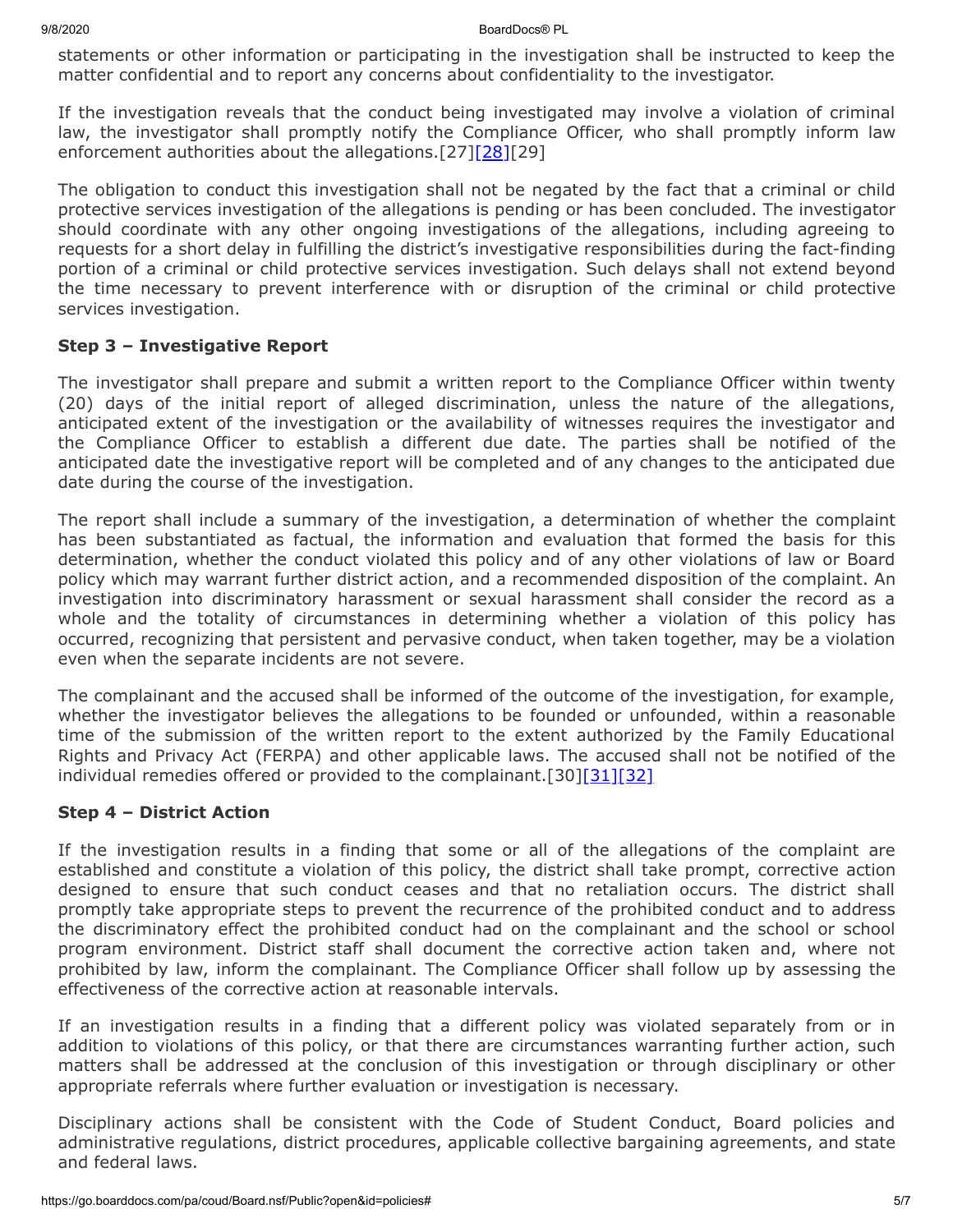## Appeal Procedure

- 1. If the complainant or the accused is not satisfied with a finding made pursuant to the policy or with recommended corrective action, s/he may submit a written appeal to the Compliance Officer within fifteen (15) days. If the Compliance Officer investigated the complaint, such appeal shall be made to the Superintendent.
- 2. The individual receiving the appeal shall review the investigation and the investigative report and may also conduct or designate another person to conduct a reasonable supplemental investigation to assess the sufficiency and propriety of the prior investigation.
- 3. The person handling the appeal shall prepare a written response to the appeal within twenty (20) days. Copies of the response shall be provided to the complainant, the accused and the investigator who conducted the initial investigation.

| $\sim$<br>۰.<br>۰. |
|--------------------|
|--------------------|

- [1. 20 U.S.C. 1681 et seq](http://www.law.cornell.edu/uscode/text/20/chapter-38)
- [2. 22 PA Code 12.1](http://pacodeandbulletin.gov/Display/pacode?file=/secure/pacode/data/022/chapter12/s12.1.html&d=reduce) [3. 22 PA Code 12.4](http://pacodeandbulletin.gov/Display/pacode?file=/secure/pacode/data/022/chapter12/s12.4.html&d=reduce)
- [4. 22 PA Code 15.1 et seq](http://pacodeandbulletin.gov/Display/pacode?file=/secure/pacode/data/022/chapter15/chap15toc.html&d=)
- [5. 22 PA Code 4.4](http://pacodeandbulletin.gov/Display/pacode?file=/secure/pacode/data/022/chapter4/s4.4.html&d=reduce)
- [6. 24 P.S. 1301](http://www.legis.state.pa.us/cfdocs/legis/LI/uconsCheck.cfm?txtType=HTM&yr=1949&sessInd=0&smthLwInd=0&act=14&chpt=13&sctn=1&subsctn=0)
- [7. 24 P.S. 1310](http://www.legis.state.pa.us/cfdocs/legis/LI/uconsCheck.cfm?txtType=HTM&yr=1949&sessInd=0&smthLwInd=0&act=14&chpt=13&sctn=10&subsctn=0)
- [8. 24 P.S. 1601-C et seq](http://www.legis.state.pa.us/cfdocs/legis/LI/uconsCheck.cfm?txtType=HTM&yr=1949&sessInd=0&smthLwInd=0&act=014&chpt=16C)
- [9. 24 P.S. 5004](http://www.legis.state.pa.us/cfdocs/legis/LI/uconsCheck.cfm?txtType=HTM&yr=1961&sessInd=0&smthLwInd=0&act=341&chpt=0&sctn=4&subsctn=0)
- [10. 29 U.S.C. 794](http://www.law.cornell.edu/uscode/text/29/794)
- [11. 42 U.S.C. 12101 et seq](http://www.law.cornell.edu/uscode/text/42/chapter-126)
- [12. 42 U.S.C. 1981 et seq](http://www.law.cornell.edu/uscode/text/42/chapter-21/subchapter-I)
- [13. 42 U.S.C. 2000d et seq](http://www.law.cornell.edu/uscode/text/42/chapter-21/subchapter-V)
- [14. 43 P.S. 951 et seq](http://www.legis.state.pa.us/cfdocs/Legis/LI/uconsCheck.cfm?txtType=HTM&yr=1955&sessInd=0&smthLwInd=0&act=0222.)
- 15. Pol. 103.1
- 16. Pol. 218
- 17. Pol. 247
- 18. Pol. 249
- [19. U.S. Const. Amend. XIV, Equal Protection Clause](https://www.law.cornell.edu/constitution/amendmentxiv)
- [20. 29 CFR 1604.11](http://www.law.cornell.edu/cfr/text/29/1604.11)
- [21. 29 CFR 1606.8](http://www.law.cornell.edu/cfr/text/29/1606.8)
- 22. Davis v. Monroe County Board of Education, 526 U.S. 629 (1999)
- 23. Franklin v. Gwinnett County Public Schools, 503 U.S. 60 (1992)

24. Office for Civil Rights - Guidance on Schools' Obligations to Protect Students from [Student-on-Student Harassment on the Basis of Sex; Race, Color and National Origin; and](https://www2.ed.gov/about/offices/list/ocr/letters/colleague-201010.html) Disability (Oct. 26, 2010)

[25. Office for Civil Rights - Resources for Addressing Racial Harassment](https://www2.ed.gov/about/offices/list/ocr/raceharassresources.html)

[26. Office for Civil Rights - Revised Harassment Guidance: Harassment of Students by](https://www2.ed.gov/about/offices/list/ocr/docs/shguide.html) School Employees, Other Students or Third Parties Title IX (January 2001)

27. Pol. 806